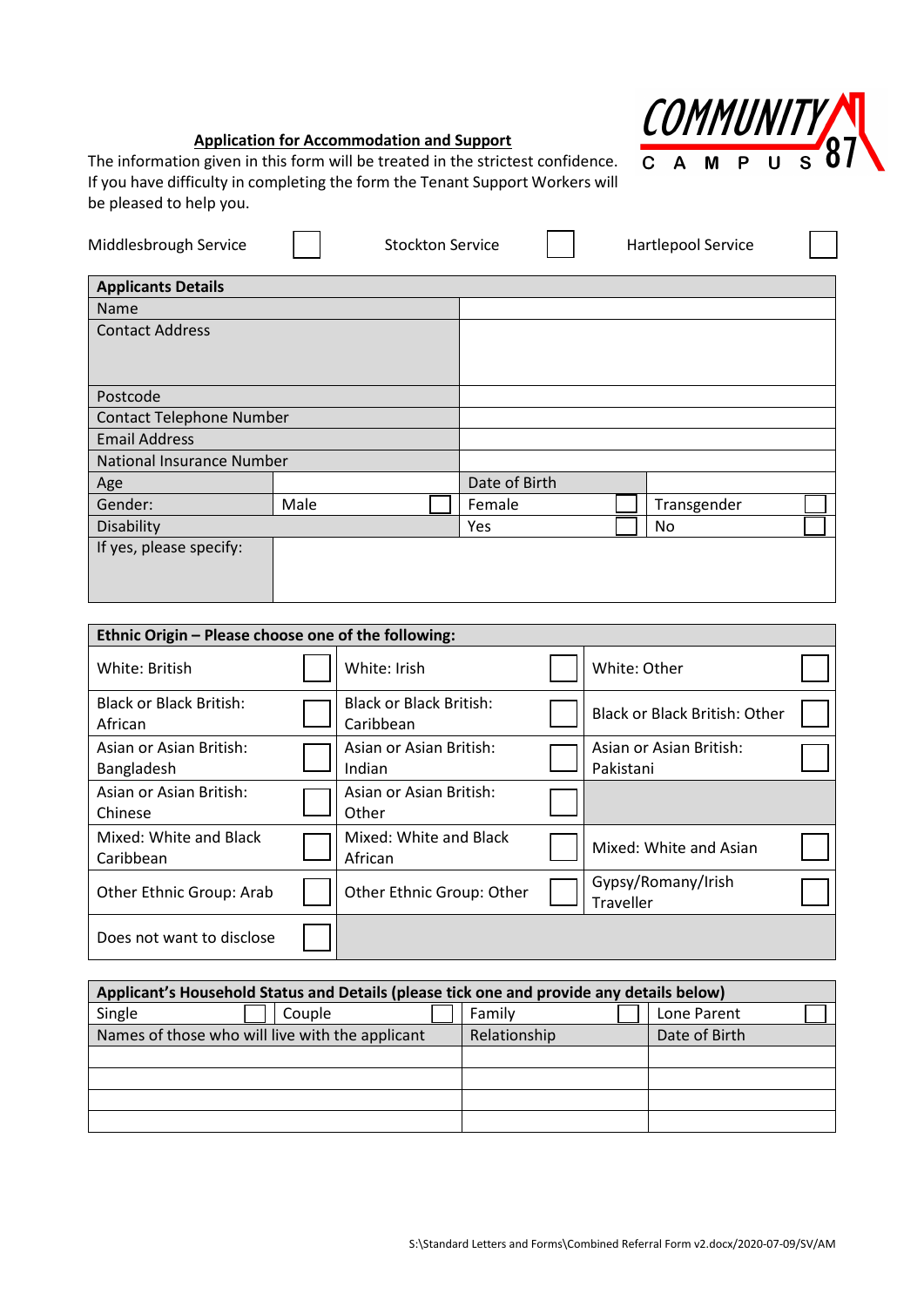|  | Why do you need accommodation and/or support? |
|--|-----------------------------------------------|
|--|-----------------------------------------------|

| <b>Source of Income</b>                                                   |                                                          |     |           |          |  |
|---------------------------------------------------------------------------|----------------------------------------------------------|-----|-----------|----------|--|
| <b>Benefits</b>                                                           | Earned Income                                            |     | No Income |          |  |
| If you currently have no income, are you entitled<br>to receive benefits? |                                                          | Yes | No        | Not sure |  |
|                                                                           | Are you a UK citizen or do you have the right to remain? | Yes | No        |          |  |

| Have you had any involvement with Childrens Services? | Yes | No |  |  |
|-------------------------------------------------------|-----|----|--|--|
| If yes, please give<br>details:                       |     |    |  |  |
|                                                       |     |    |  |  |

|                     | Have you had any involvement with the Police/Criminal Justice System? | Yes | No |  |
|---------------------|-----------------------------------------------------------------------|-----|----|--|
| If yes, please give |                                                                       |     |    |  |
| details:            |                                                                       |     |    |  |
|                     |                                                                       |     |    |  |

| If in treatment for alcohol or drug use at what stage are you in your treatment/recovery programme?-<br>please give details |                                                                                          |  |  |  |  |  |
|-----------------------------------------------------------------------------------------------------------------------------|------------------------------------------------------------------------------------------|--|--|--|--|--|
|                                                                                                                             |                                                                                          |  |  |  |  |  |
|                                                                                                                             |                                                                                          |  |  |  |  |  |
|                                                                                                                             | Please indicate the areas where you may need support                                     |  |  |  |  |  |
|                                                                                                                             | Accessing training, education, volunteering                                              |  |  |  |  |  |
|                                                                                                                             | Improve contact with family, friends                                                     |  |  |  |  |  |
|                                                                                                                             | Developing confidence                                                                    |  |  |  |  |  |
|                                                                                                                             | Help with substance, alcohol misuse                                                      |  |  |  |  |  |
|                                                                                                                             | Reduce offending behaviour                                                               |  |  |  |  |  |
|                                                                                                                             | To improve your physical health                                                          |  |  |  |  |  |
|                                                                                                                             | Advice on healthy eating, cooking                                                        |  |  |  |  |  |
|                                                                                                                             |                                                                                          |  |  |  |  |  |
|                                                                                                                             | Are you already receiving help from any other agency in any of these areas?<br>No<br>Yes |  |  |  |  |  |
|                                                                                                                             |                                                                                          |  |  |  |  |  |
|                                                                                                                             |                                                                                          |  |  |  |  |  |

**Where or from whom did you hear about Community Campus?** 

## **Declaration**

**I confirm that the information contained in this application is true and includes all relevant information required to assess my referral.**

**Signed: Date: \_\_\_\_\_\_\_\_\_\_\_\_\_\_\_\_\_\_\_\_\_\_\_\_\_**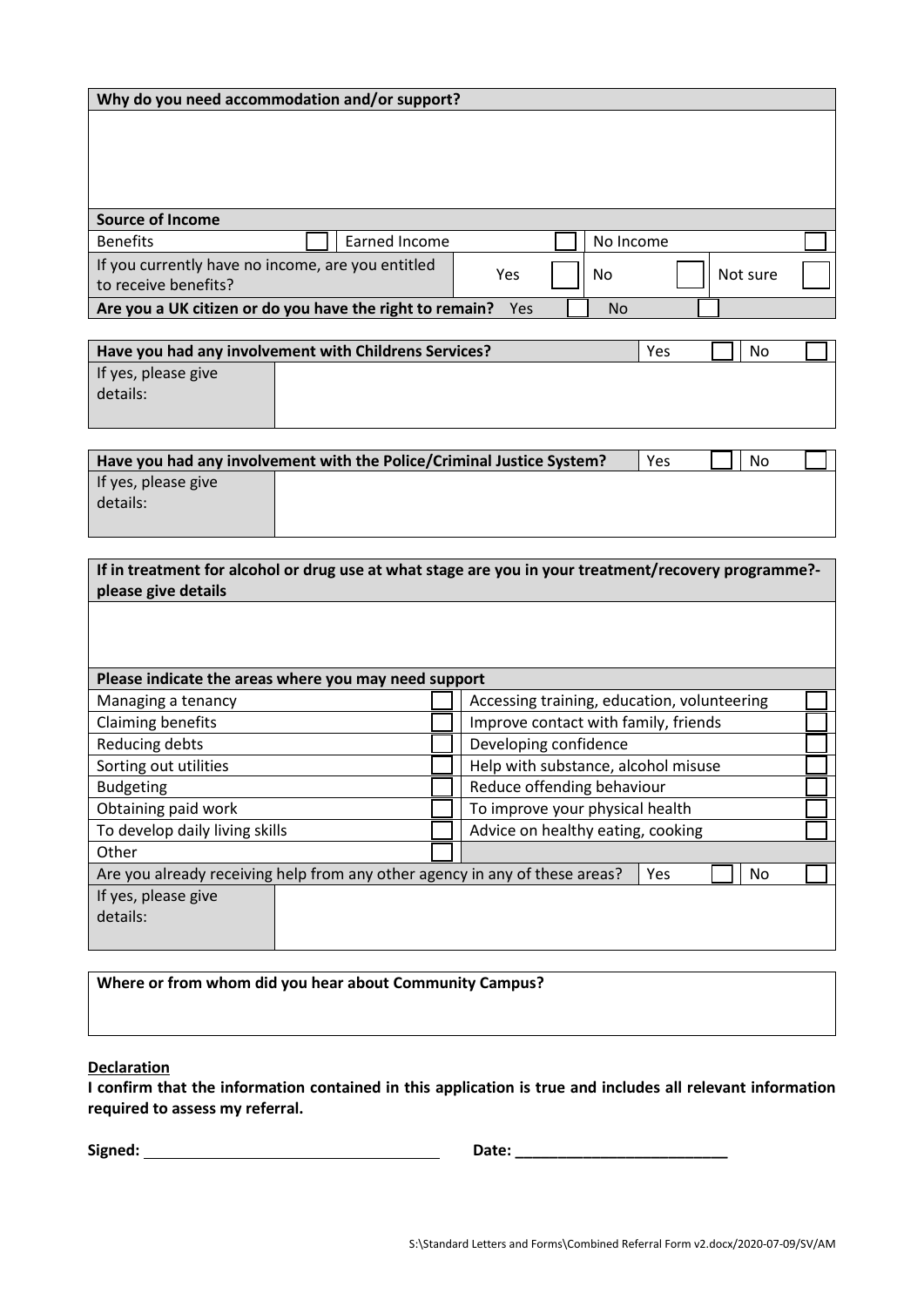# **Referral Agency Details**

| <b>Referral Agency</b> |  |
|------------------------|--|
| <b>Contact Name</b>    |  |
| Address                |  |
| <b>Contact Number</b>  |  |
| <b>Email Address</b>   |  |

# **Other Agencies Involved**

| Agency                                                                 | <b>Contact Name</b> |  |     |       |    | <b>Telephone Number</b> |  |        |
|------------------------------------------------------------------------|---------------------|--|-----|-------|----|-------------------------|--|--------|
| Social Worker                                                          |                     |  |     |       |    |                         |  |        |
| Probation/YOS Worker                                                   |                     |  |     |       |    |                         |  |        |
| CPN/Psychiatrist                                                       |                     |  |     |       |    |                         |  |        |
| <b>Health Visitor</b>                                                  |                     |  |     |       |    |                         |  |        |
| <b>Substance Misuse Agency</b><br>Worker                               |                     |  |     |       |    |                         |  |        |
| <b>Other Support Worker</b>                                            |                     |  |     |       |    |                         |  |        |
| How long have you known the applicant?                                 |                     |  |     | Years |    |                         |  | months |
| How long do you expect to be working with the applicant?               |                     |  |     |       |    |                         |  |        |
| Does the applicant have a support/care plan with the referring agency? |                     |  | Yes |       | No |                         |  |        |

## **Risk Assessment Information**

The majority of our work involves lone working either in client's homes or in the community. We request that all referring agencies complete this form – this will not be used as a basis for accepting or excluding people from Community Campus, but will inform our own risk management strategy should we be able to offer accommodation/support.

Please include information based upon your own work with the client, as well as known history.

Please could you indicate from your knowledge of (name),

(DOB) their history of the following:

| Violence to others                | Yes  | No. | Violence from others         | Yes | No. |  |
|-----------------------------------|------|-----|------------------------------|-----|-----|--|
| Aggressive behaviour              | Yes  | No. | Abuse/harassment to others   | Yes | No  |  |
| Damage to property                | Yes  | No. | Arson                        | Yes | No. |  |
| Inappropriate sexual<br>behaviour | Yes  | No  | Sexual abuse (perpetrator)   | Yes | No  |  |
| Physical abuse (perpetrator)      | Yes  | No. | Danger/risk to children      | Yes | No. |  |
| Physical health (hepatitis, HIV)  | Yes  | No. | Risk to professionals        | Yes | No. |  |
| Offending                         | Yes  | No. | Anti-social behaviour        | Yes | No. |  |
| Incidents of self-neglect         | Yes  | No. | Incidents of being exploited | Yes | No  |  |
| Substance misuse                  | Yes  | No  | Alcohol misuse               | Yes | No  |  |
| Accidental harm                   | Yes  | No. | Sexual abuse (victim)        | Yes | No  |  |
| Physical abuse (victim)           | Yes  | No. | Self-harm                    | Yes | No  |  |
| Poor mental health                | Yes. | No. | Poor motivation/engagement   | Yes | No. |  |
| Rent arrears/debt                 | Yes  | No  | Suicidal attempts            | Yes | No. |  |